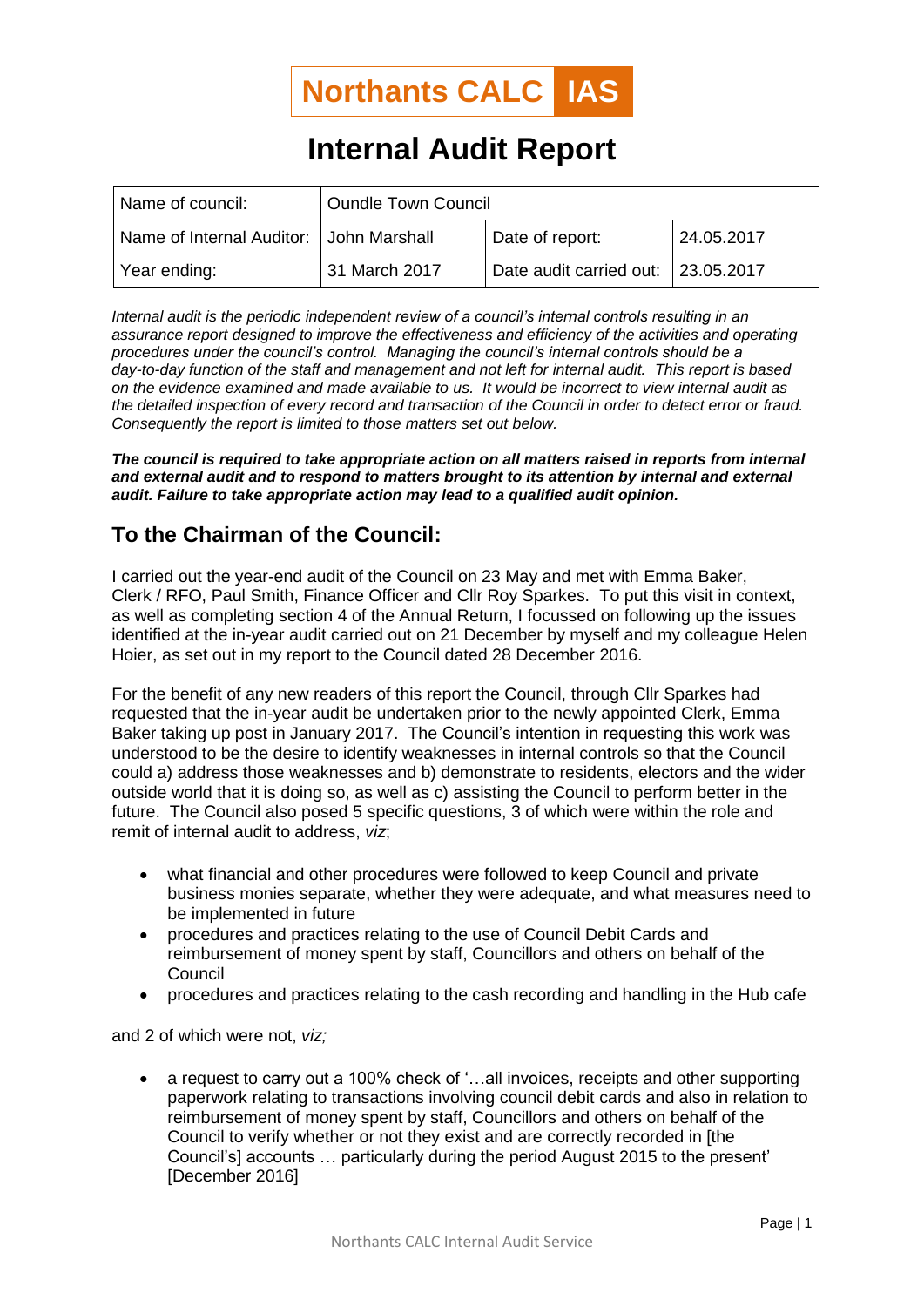• to enable the Council 'to respond to a question from a member of the public … to establish whether the figures used in 2015 to support our case that we are a Level 4 status came from our accounts'.

The December 2016 audit was the culmination of correspondence, meetings and discussions between the Council (Cllr Sparkes) and Northants CALC (Danny Moody), that entailed, amongst other things an explanation of the role and remit of internal audit coupled with the difference between investigation and audit. The scope and methodology of the work that internal audit would conduct (as outlined above) was reiterated by me to Cllrs Sparkes, Glen and Chesser at the outset of the 21 December audit. I referred to the rubric that appears at the head of all NCALC audit reports, including this one and to the conclusions from the prior work previously carried out in this area of the Council's business by another authority; I suggested that if the Council considered that these needs existed then it should consider engaging a forensic accountant as these issues were not for internal audit to address.

I take the trouble to reiterate this here because it is disappointing to note from minute 16.48.02 of the Finance and General Purposes Committee meeting of 28 March 2017 that '*It was agreed that the audit was not what was asked*' and that '*The specification for the audit, which was sent to the auditors beforehand was not met*.' I further note that '*It was agreed that the Clerk would write to Northants CALC to ask for them to address the items that were not carried out*' but I understand that no such request has been received.

I must also draw attention to the fact that the copy of the December in-year internal audit report posted on the Council's website is an edited version of the report submitted by me; one entire paragraph (first para on page 4 under para 3 'Consideration of procedures and practices relating to the cash recording and handling in the Hub café') has been removed. I was contacted by the Clerk in January regarding concerns over releasing the report to the public because this para contains factual information about the location for overnight storage of the till drawer (including cash). I was asked whether - and agreed that - the text mentioning the location could be redacted; this was confirmed in minute 16.176.03 of the extra-ordinary full Council meeting of 31 January 2017 but the end result is that the entire paragraph, including my comments regarding risk assessment, using this issue as an example has been removed.

Whilst this may be attributable to a misunderstanding, I am also concerned that the Council chose to discuss the audit report in a confidential part of the meeting, having excluded the press and public for this and the preceding 2 items of business, relating to staff pay and conditions matters and an upcoming Employment Tribunal hearing. It would have been entirely possible to discuss the report without verbally mentioning the few words that deal with the location and I consider that excluding the press and public from discussion of the audit report was an error of judgement on the part of the Council, that runs contrary to the requirements for 'openness' and transparency.

I also note at least two references in the minutes to inaccuracies in the in-year audit report; in this respect, nothing has been raised with either Northants CALC or myself and I would again draw the Council's attention to the rubric at the top of the report regarding the information made available to us being the basis on which the report was and is prepared.

Turning now to the most recent year-end audit, whilst progress has been made against many of the audit issues identified, this was not the case with the issue relating to the provision of Waitrose cards; indeed Cllr Sparkes produced his card, along with a Brakes Bros Council account card during the course of this visit. I enquired again about how and when the Council resolved to procure these cards as I can find no reference to it in either an Agenda or Minutes (see my December report). I was advised that the decision was (probably) taken at an extra-ordinary meeting of the full Council, during a closed session from which the press and public had been excluded and further that a minute to that effect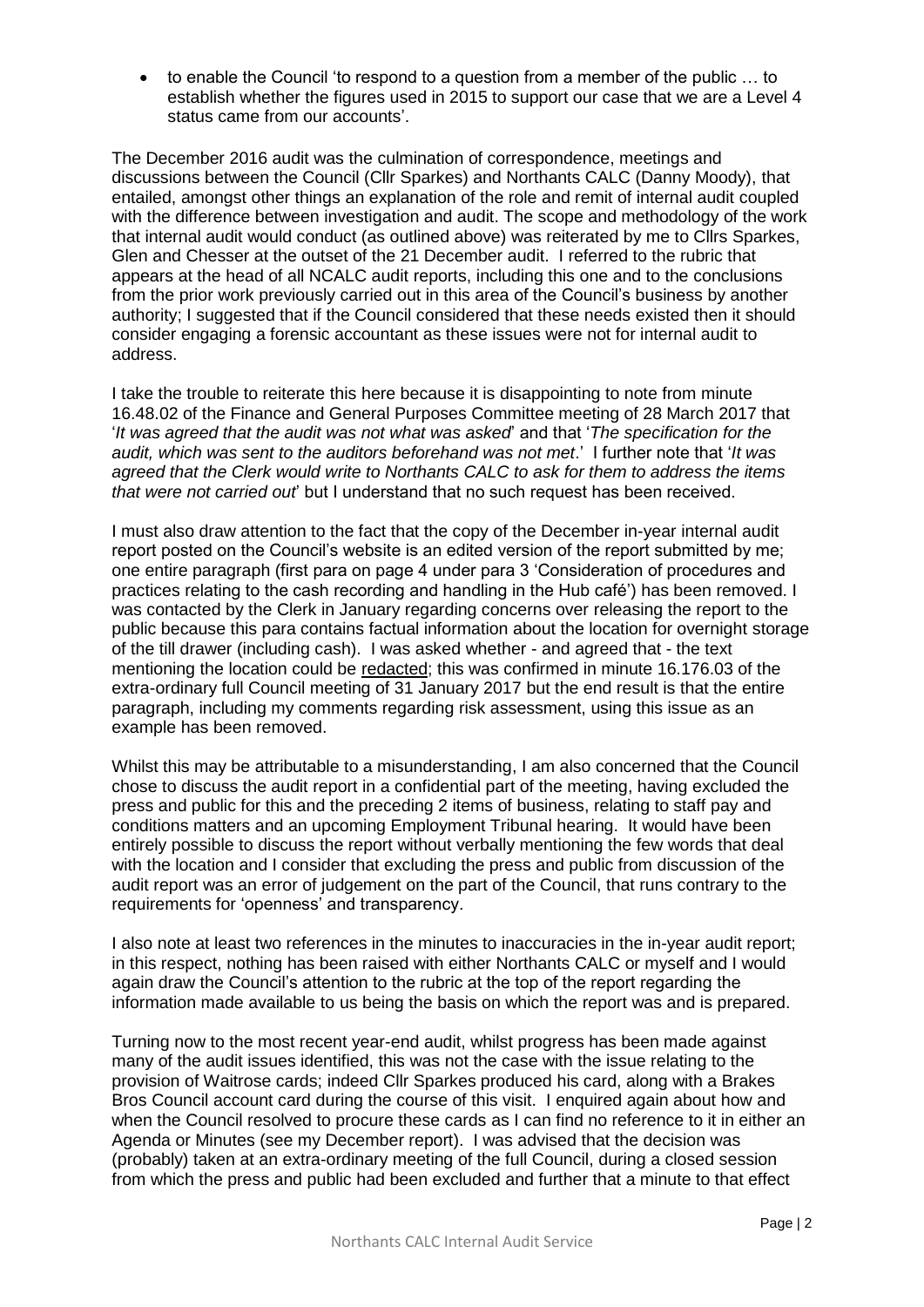could probably be found; that in itself is a cause for concern, but I make no comment beyond that.

Policies and procedures identified in my earlier report have, in the main been updated or introduced as necessary and what I have seen is satisfactory. However, minute 16.48.03 of the Finance and General Purposes Committee meeting of 28 March 2017, that records the intention to approve the updated risk assessment at a (subsequent) full Council meeting indicates a technical breach of reg 6.1 (a) the Accounts & Audit Regulations 2015 (a copy of the Regulations was provided to the Council by me). Given the satisfactory work done, I have given the Council the benefit of the doubt in respect of question C in section 4 of the Annual Return; BDO, as External Auditor may disagree. I should also point out that this year-end audit preceded the Council's formal consideration of sections 1 and 2 of the Annual Return and as such, I have no knowledge of the Council's response to question 7 in section 1, the Governance statement.

Finally, I note at minute 16.48.04 of the Financial and General Purposes Committee meeting of 28 March 2017 that the Council is reviewing its internal audit service provider going forward. I would take this opportunity to advise you that I am no longer able to provide internal audit services to the Council and have advised Northants CALC accordingly. I wish the Council well in the future.

John Marshall Internal Auditor to the Council 07505 139832 wjm.marshall1@gmail.com